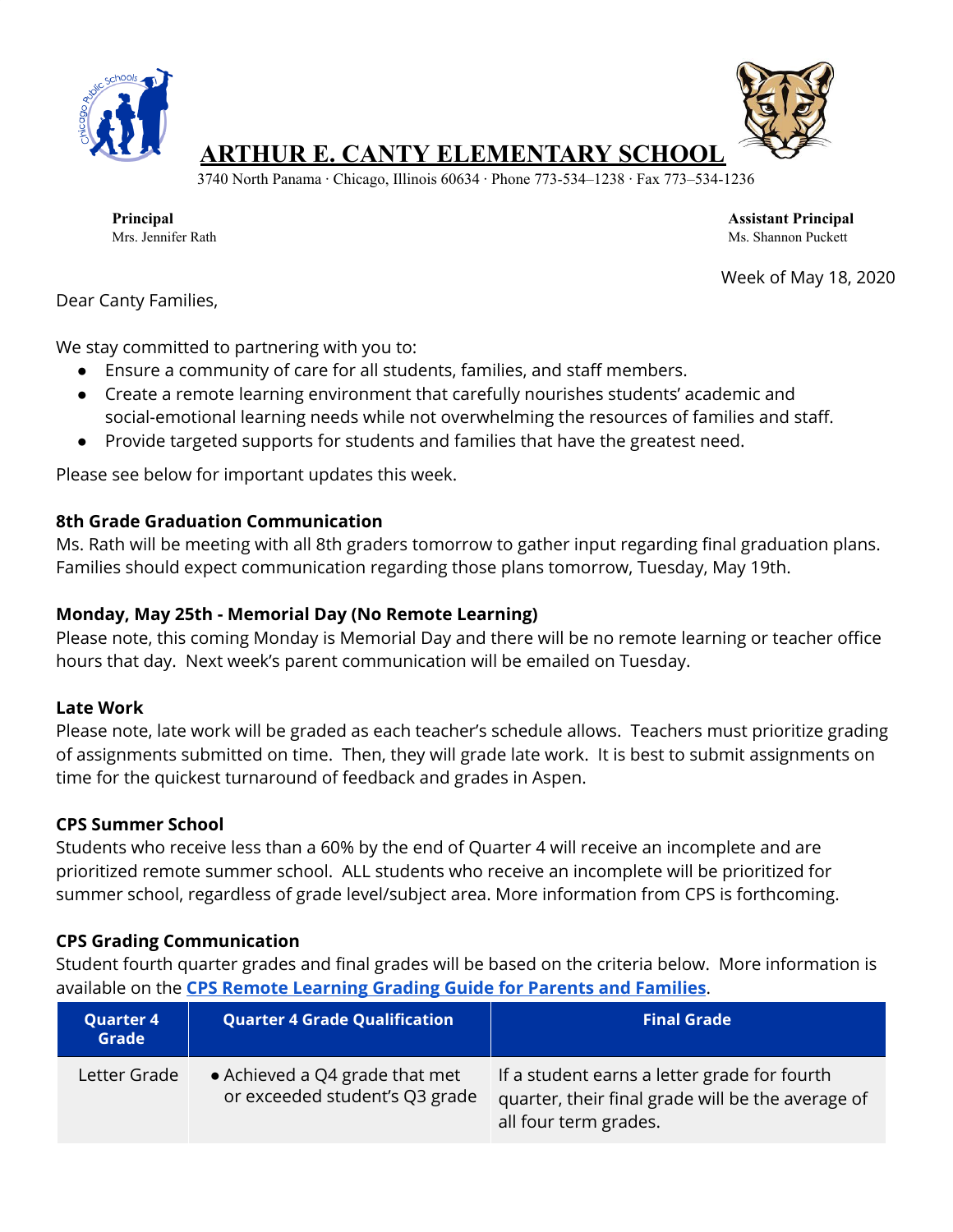| Pass (P)       | • Participated in digital<br>instruction and earned a Q4<br>grade below Q3 grade | If a student earns a Pass for fourth quarter,<br>their final grade will be the average of their 1st,<br>2nd, and 3rd quarter grades.                      |
|----------------|----------------------------------------------------------------------------------|-----------------------------------------------------------------------------------------------------------------------------------------------------------|
| Incomplete (/) | • Had access to digital instruction<br>and earned an F in Q4                     | If a student earns an Incomplete for fourth<br>quarter, their final grade will be an Incomplete.<br><b>Student will be prioritized for summer school.</b> |

## **CPS Daily Minutes for Remote Learning**

Please see below for the CPS guidelines regarding the minimum amount of time your student should spend in structured academic activity.

| <b>Grade</b>    | <b>Minutes</b>     | <b>Grade</b> | <b>Minutes</b> |
|-----------------|--------------------|--------------|----------------|
|                 | PreK 60 mins daily | 4th          | 120 mins daily |
|                 | K 90 mins daily    | 5th          | 120 mins daily |
|                 | 1st 90 mins daily  | 6th          | 180 mins daily |
| 2 <sub>nd</sub> | 90 mins daily      | 7th          | 180 mins daily |
| 3rd             | 120 mins daily     | 8th          | 180 mins daily |

## **Collection of Personal Items**

At this time we are unable to collect and distribute personal items or allow anyone into the building to collect and distribute personal items as the building remains closed. Once we receive CPS guidelines on the retrieval of personal items, it will be shared with families.

## **Stay Connected**

Please check your email and the Canty Website regularly for updates and information. Remember when in doubt just reach out!

Everyone please continue to stay safe and we can get through this together.

Stay Healthy!

Mrs. Rath